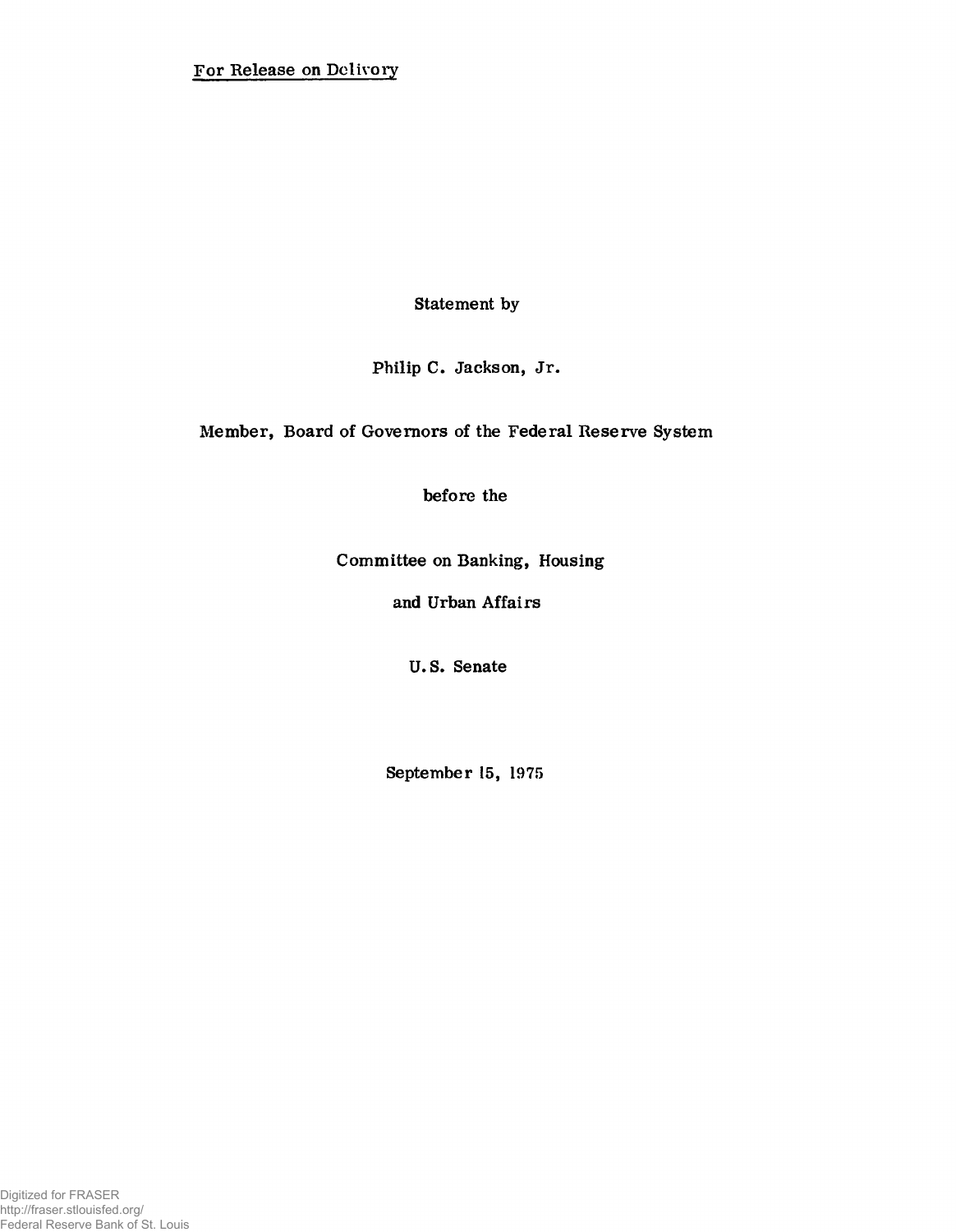Thank you, Mr. Chairman, for the opportunity to present the views of the Board of Governors of the Federal Reserve System on proposals to amend the Real Estate Settlement Procedures Act of 1975. The Board has interest in this legislation as an agency with responsibilities over creditors and to consumers, as an organization with concerns for monetary conditions in the nation, and, finally, as a regulator under the Truth in Lending aspects of the real estate settlement procedures required under the Act. It is this final matter the Truth in Lending aspects of real estate settlement procedures— on which I would like to concentrate during this testimony.

The RESPA Act has been in effect only a very short time. The Board does not know if the reports of lenders claiming substantial increases in administrative costs under the required procedures are correct. Nor do we have any factual evidence whether or not RESPA has reduced closing costs to consumers, or whether it is likely to do so in the future.

Implementation of RESPA required coordination between the Department of Housing and Urban Development and the Board of Governors to assure that the basic requirements of the Truth in Lending Act administered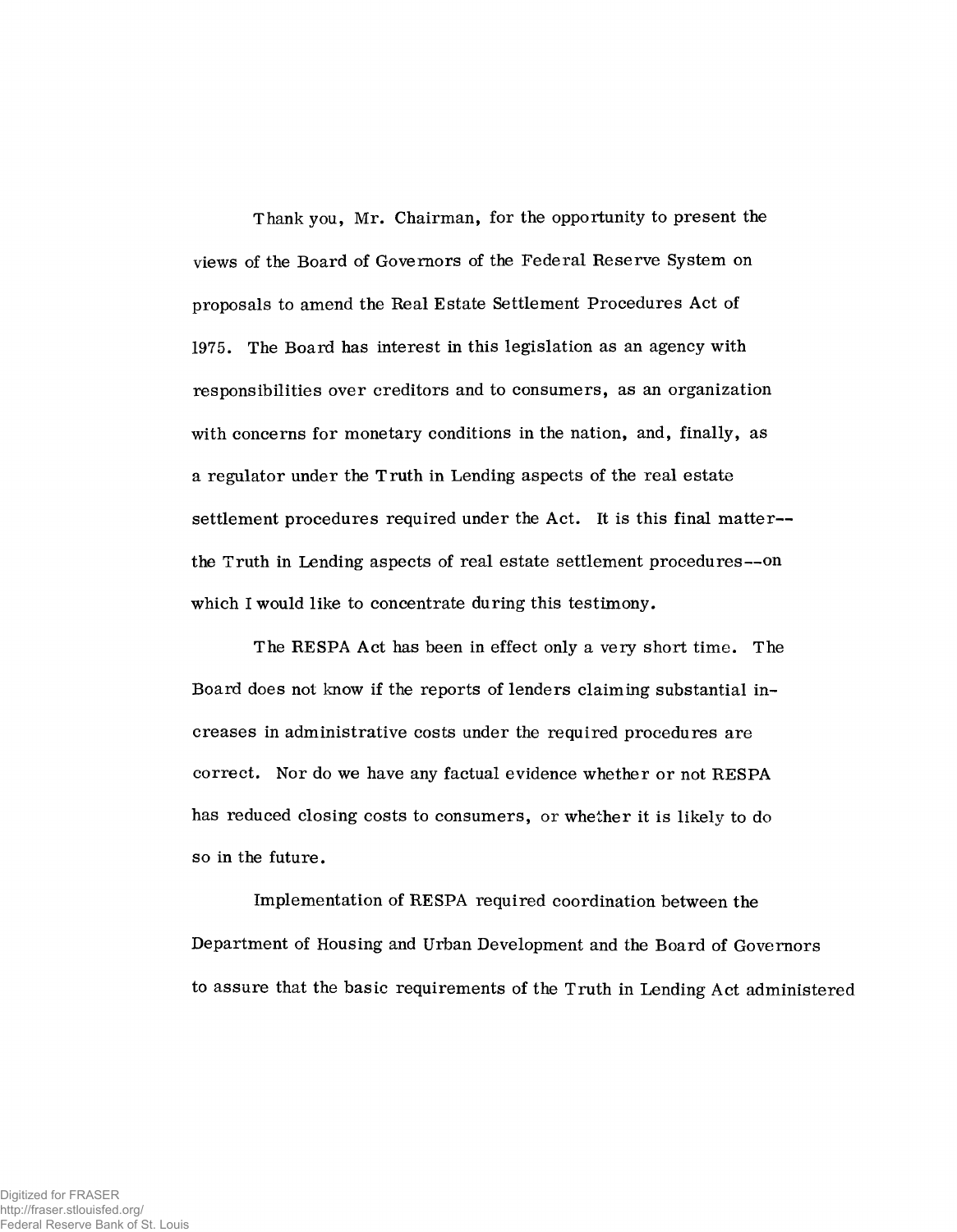under Board supervision would be incorporated into RESPA procedures:. **Tho Board and 1IUD have done so. During the course of this coordination and the early stages of the Act's implementation, the Board has become aware of several instances of needless complexity and procedural problems with the Act.**

**First, as the Committee knows, all consumer credit grantors, including those in the mortgage market, have operated under Truth in Lending procedures for the past six years. Creditors have developed forms which are in almost universal operation to meet the requirements of that Act, and to fit the needs of each lender-borrower transaction. RESPA mandated that existing forms on real estate credit transactions be replaced by standard forms. Because of the complexity and variety** of real property transactions, it was extremely difficult to develop a **standard RESPA form which was easily applicable to all transactions. Standardization required lenders to change procedures and adapt to the now required forms. It required industry personnel to be retrained in new Truth in Lending procedures. Lenders report that this change has proved costly, without better disclosures on the cost of credit to consumers as a result of the change. Therefore, the Board would recommend that ere Jiiors be permitted to use, for such Truth in Lending disclosures, any form moeting the requirements of the Truth in Lending statute, or at the creditor's option, the present uniform disclosure statement contained in RE SPA forms.**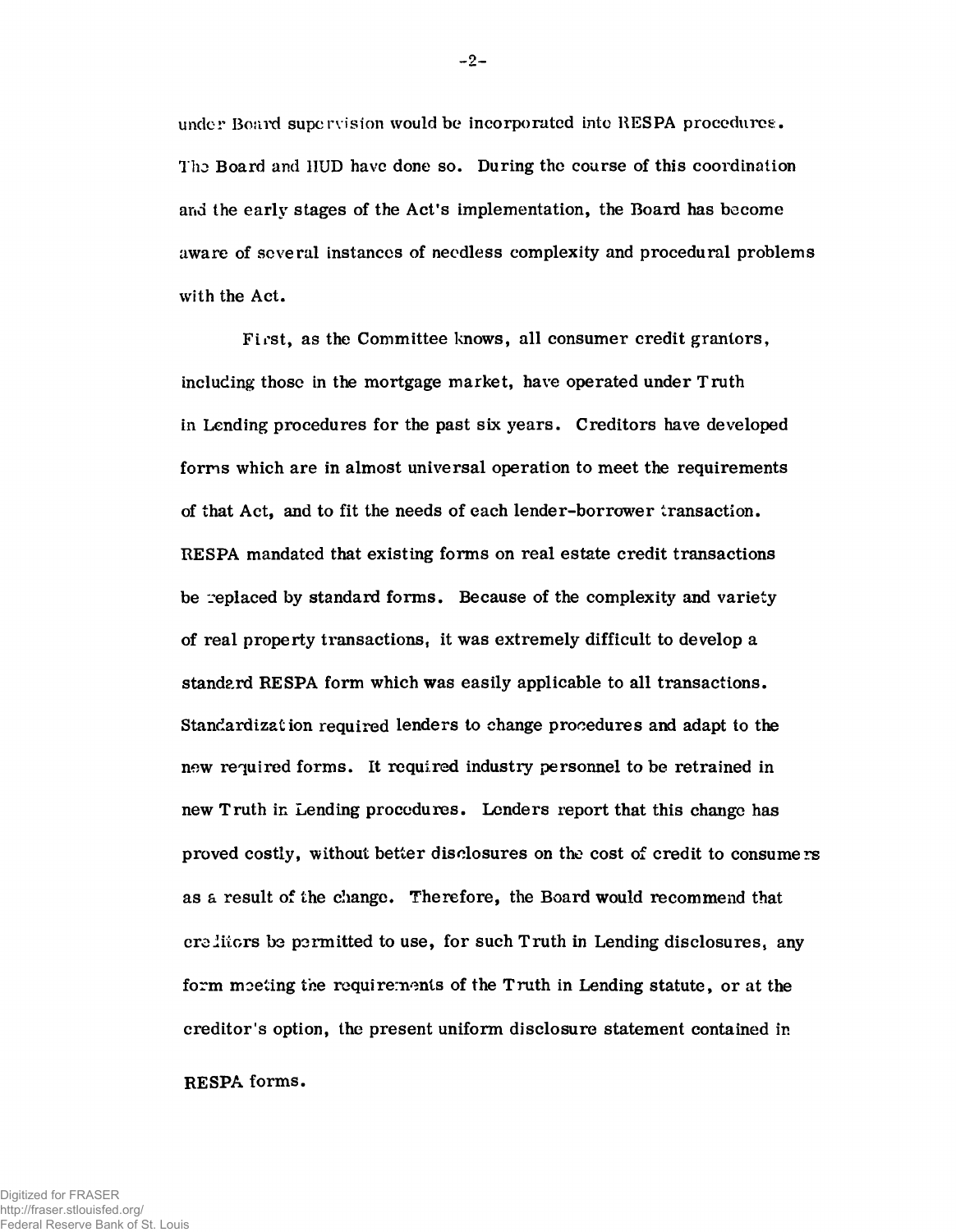Second, the Board has long supported requirements that a prospective borrower be given proper information in advance on which he can make decisions on his credit and closing costs—especially on such a major undertaking as the purchase of real estate. RESPA requires that Truth in Lending be disclosed twice: once in advance of settlement and again on the day of settlement. The Board recommends to the Congress that it amend the Real Estate Settlement Procedures Act to require that the Truth in Lending disclosures be furnished only to the borrower one time, in advance of the date of settlement, and not require that they be duplicated at the time of closing. Truth in Lending disclosures received on the day of settlement are too late to serve any shopping function. The Board believes that these minor changes will not adversely affect consumers but will reduce the amount of effort necessary to give consumers adequate disclosure as to the facts concerning their credit transaction, while avoiding unnecessary duplication. Moreover, such disclosures need not be made to the seller, in the Board's opinion.

Finally, the Board urges the Congress to repeal entirely the provisions of Section 409 of P.L. 93-495 which amended the Truth in Lending Act to require advance disclosure of closing costs. The Committee will recall that this Act was passed October 28, 1974, prior to the enactment of the Real Estate Settlement Procedures Act. We feel that the

**- 3-**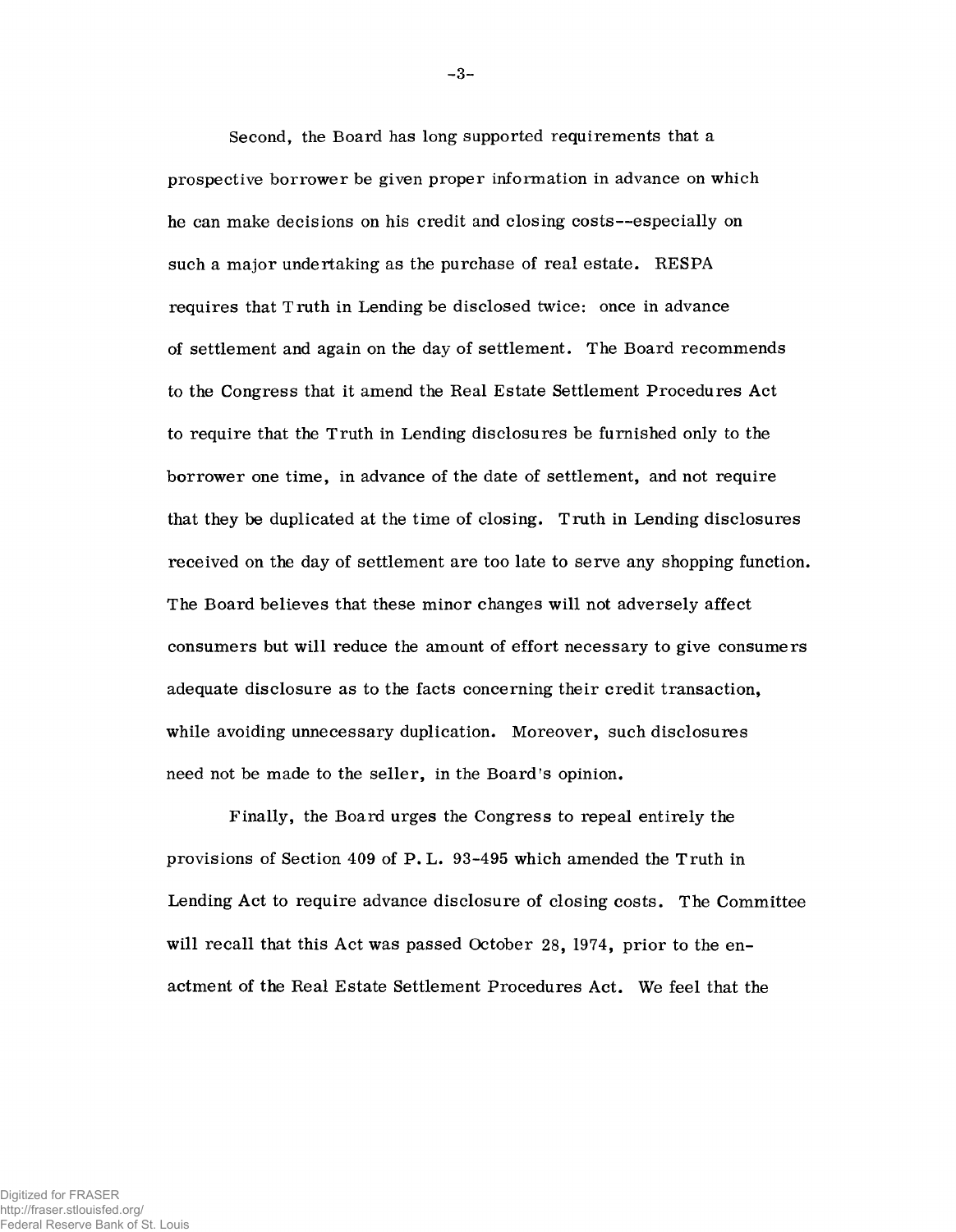**previsions of the Real Estate Settlement Procedures Act supplanted the need for Section 409 disclosure and therefore, Section 409 is no longer necessary.**

**While there are some transactions which are not covered by the Real Estate Settlement Procedures Act to which Section 409 disclosure of closing costs would be applicable, such as some home improvement transactions, there is real doubt of the value of advance disclosure of closing costs in such situations for several reasons. First, closing costs are usually not a material factor in total consumer costs in such transactions. Second, these transactions are usually subject to the 3 day right of rescission under Truth in Lending because they are secured by real estate which is the primary residence of the borrower. Consequently, if the consumer does not like the credit deal proposed, he can cancel it. Finally, the time framework within which such transactions take place is usually so short that disclosure delays may be detrimental to the consumer's interest.**

**The Board is currently in the process of implementation of Section 409, having waited until final RESPA procedures were completed in order to avoid public confusion between the two disclosure requirements.**

**In a broader context, the Board has earlier expressed concern that legislation purporting to assist consumers may actually harm**

 $-4-$